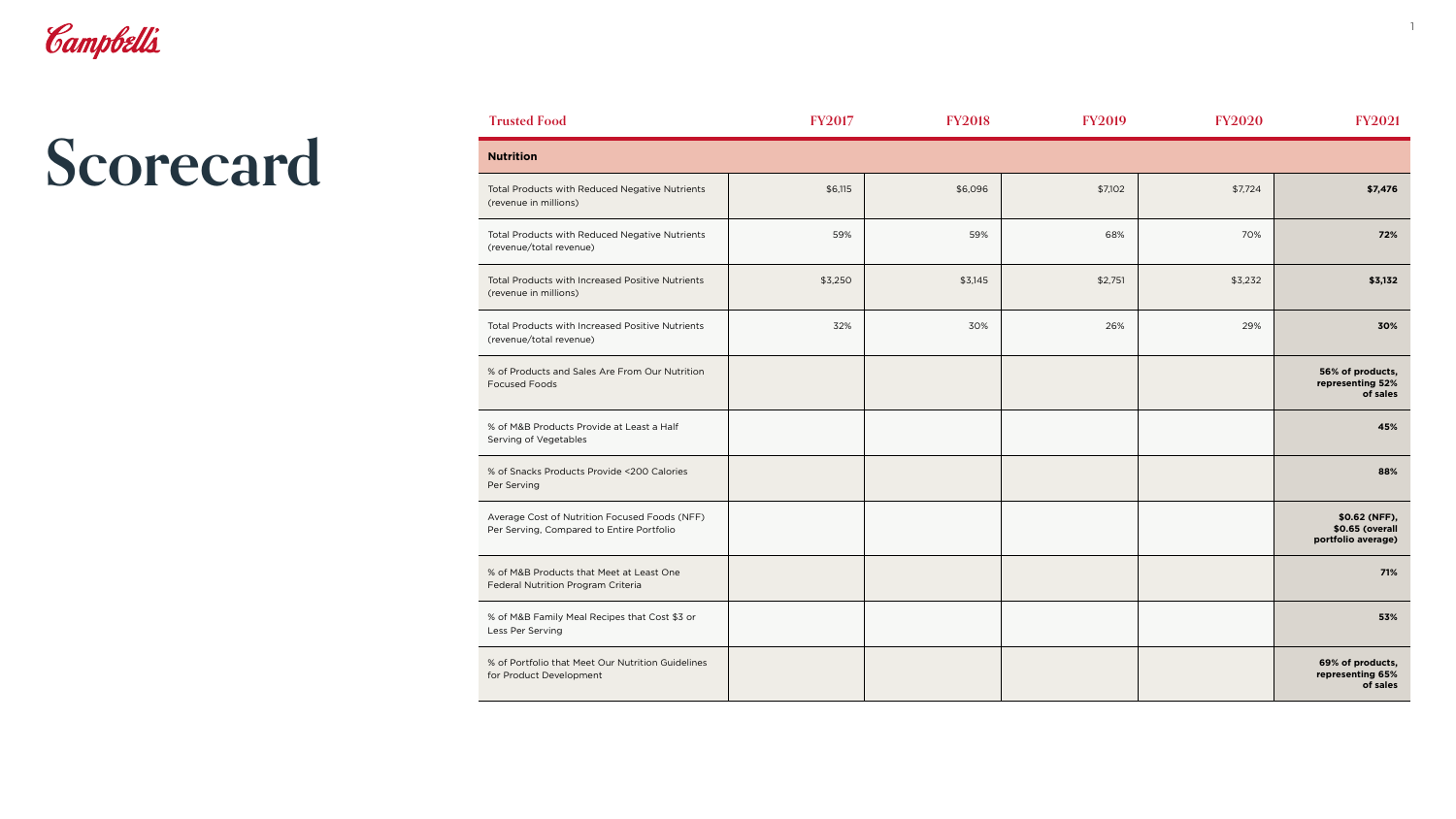| <b>Animal Welfare</b>                                                      |  |
|----------------------------------------------------------------------------|--|
| Cage-Free Eggs                                                             |  |
| <b>Gestation Crate-Free Pork</b>                                           |  |
| Higher Broiler Chicken Welfare                                             |  |
| Global Animal Partnership (GAP) Step 2<br><b>Chicken for Pacific Foods</b> |  |
| Roundtable on Sustainable Palm Oil (RSPO)<br><b>Certified Palm Oil</b>     |  |
| <b>Vibrant Communities</b>                                                 |  |
| <b>Community</b>                                                           |  |
| Total Giving (USD in millions)                                             |  |
| In-Kind Giving                                                             |  |
| <b>Foundation Giving</b>                                                   |  |
| <b>Corporate Contributions</b>                                             |  |
| Employee Volunteer Hours                                                   |  |
| Residents with Increased Food Access <sup>1</sup>                          |  |
| Residents Provided with Nutrition Education <sup>1</sup>                   |  |

| <b>Animal Welfare</b>                                                 |               |                                                           |                                                                        |                                                                      |                                               |
|-----------------------------------------------------------------------|---------------|-----------------------------------------------------------|------------------------------------------------------------------------|----------------------------------------------------------------------|-----------------------------------------------|
| Cage-Free Eggs                                                        | 12%           | 16%                                                       | 11%                                                                    | 10%                                                                  | 11%                                           |
| <b>Gestation Crate-Free Pork</b>                                      | 21%           | 57%                                                       | 18%                                                                    | 16%                                                                  | 17%                                           |
| Higher Broiler Chicken Welfare                                        |               |                                                           |                                                                        |                                                                      | <b>Litter: 13%</b><br><b>Enrichments: 13%</b> |
| Global Animal Partnership (GAP) Step 2<br>Chicken for Pacific Foods   |               |                                                           |                                                                        | 75%                                                                  | 76%                                           |
| Roundtable on Sustainable Palm Oil (RSPO)<br>Certified Palm Oil       | 100%          | 100% for Campbell,<br>Still Integrating<br>Snyder's-Lance | 100% for Campbell<br>Legacy Brands; 0.33% for<br>Snyder's-Lance Brands | 100% for Campbell<br>Legacy Brands; <1% for<br>Snyder's-Lance Brands | 100%                                          |
| <b>Vibrant Communities</b>                                            | <b>FY2017</b> | <b>FY2018</b>                                             | <b>FY2019</b>                                                          | <b>FY2020</b>                                                        | <b>FY2021</b>                                 |
| <b>Community</b>                                                      |               |                                                           |                                                                        |                                                                      |                                               |
| Total Giving (USD in millions)                                        | \$61.9        | \$54.4                                                    | \$64.2                                                                 | \$55.9                                                               | \$54.2                                        |
| In-Kind Giving                                                        | \$53.2        | \$49.5                                                    | \$59.9                                                                 | \$49.3                                                               | \$48.8                                        |
| <b>Foundation Giving</b>                                              | \$2.2         | \$2.1                                                     | \$1.9                                                                  | \$1.8                                                                | \$3.1                                         |
| <b>Corporate Contributions</b>                                        | \$2.0         | \$1.8                                                     | \$2.4                                                                  | \$4.9                                                                | \$2.3                                         |
| Employee Volunteer Hours                                              | 12,200        | 10,350                                                    | 10,500                                                                 | 6,075                                                                | 6,281                                         |
| Residents with Increased Food Access <sup>1</sup>                     |               |                                                           |                                                                        | 49,640 <sup>2</sup>                                                  | 49,640                                        |
| Residents Provided with Nutrition Education <sup>1</sup>              |               |                                                           |                                                                        | $18,503^3$                                                           | 23,061                                        |
| School Food Investment <sup>1</sup>                                   |               |                                                           |                                                                        | \$865,0004                                                           | \$1,915,800                                   |
| % Campbell Employees Engaged <sup>1</sup>                             |               |                                                           |                                                                        | 11%                                                                  | 21%                                           |
| Traditional and Skills-based<br>Employee Volunteer Hours <sup>1</sup> |               |                                                           |                                                                        | 6,075                                                                | 12,356                                        |
|                                                                       |               |                                                           |                                                                        |                                                                      |                                               |

**Trusted Food FY2017 FY2018 FY2019 FY2020 FY2021**

<sup>3</sup> FY2020 data was restated because of improved data accuracy.



# **Scorecard**

<sup>1</sup> This data is cumulative

2 We restated our progress for FY2020 to reflect our new measurement approach as of FY2021. This new measurement captures people reached through our healthy corner store work, which has remained stable throughout FY2020 and FY2021. This is why the metric is the same for both years.

4 FY2020 data has been restated due to reporting CY2020 data instead of FY2020 data last year.

| <b>Frusted Food</b> |  |
|---------------------|--|
|                     |  |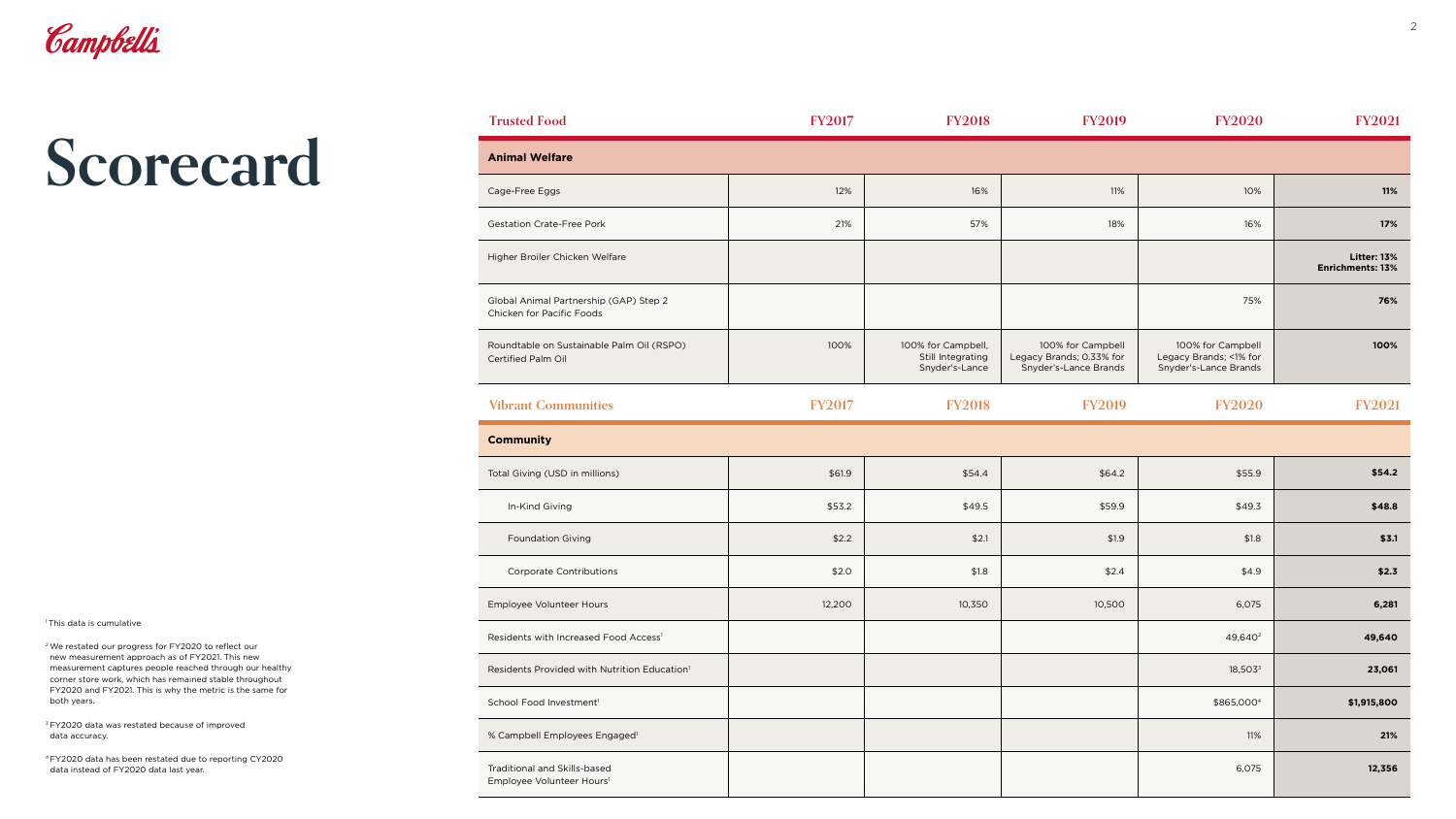

| F |
|---|
|   |
|   |
|   |
|   |
|   |
|   |
|   |
|   |
|   |
|   |
|   |
|   |
|   |
|   |

<sup>1</sup> Responsibly sourced means the supplier has:

| <b>Vibrant Communities</b>                   | <b>FY2017</b> | <b>FY2018</b> | <b>FY2019</b> | <b>FY2020</b> | <b>FY2021</b> |
|----------------------------------------------|---------------|---------------|---------------|---------------|---------------|
| Responsible Sourcing <sup>1</sup>            |               |               |               |               |               |
| Priority Raw Materials Responsibly Sourced   |               |               | 83%           | 92%           | 99%           |
| Responsibly Sourced by Priority Raw Material |               |               |               |               |               |
| Almonds                                      |               |               |               | 86%           | 100%          |
| Cashews                                      |               |               |               | 1%            | 100%          |
| Cheese                                       |               |               |               | 21%           | 100%          |
| Chicken                                      |               |               |               | 64%           | 100%          |
| Chocolate                                    |               |               |               | 0%            | 99.8%         |
| Palm Oil                                     |               |               |               | 19%           | 100%          |
| Paper Packaging                              |               |               |               | 91%           | 100%          |
| Potatoes                                     |               |               |               | 92%           | 100%          |
| Tomatoes                                     |               |               |               | 98%           | 94%           |
| Wheat                                        |               |               |               | 97%           | 99.7%         |

- Acknowledged compliance to and signed Campbell's Responsible Sourcing Code.
- Disclosed country of origin and has undergone a SMETA audit if the country of origin is high risk according to the World Bank and/or the supplier is deemed high risk. (High risk may be defined as supplier facing negative public attention, a third-party investigation and/or Campbell organizational focus.)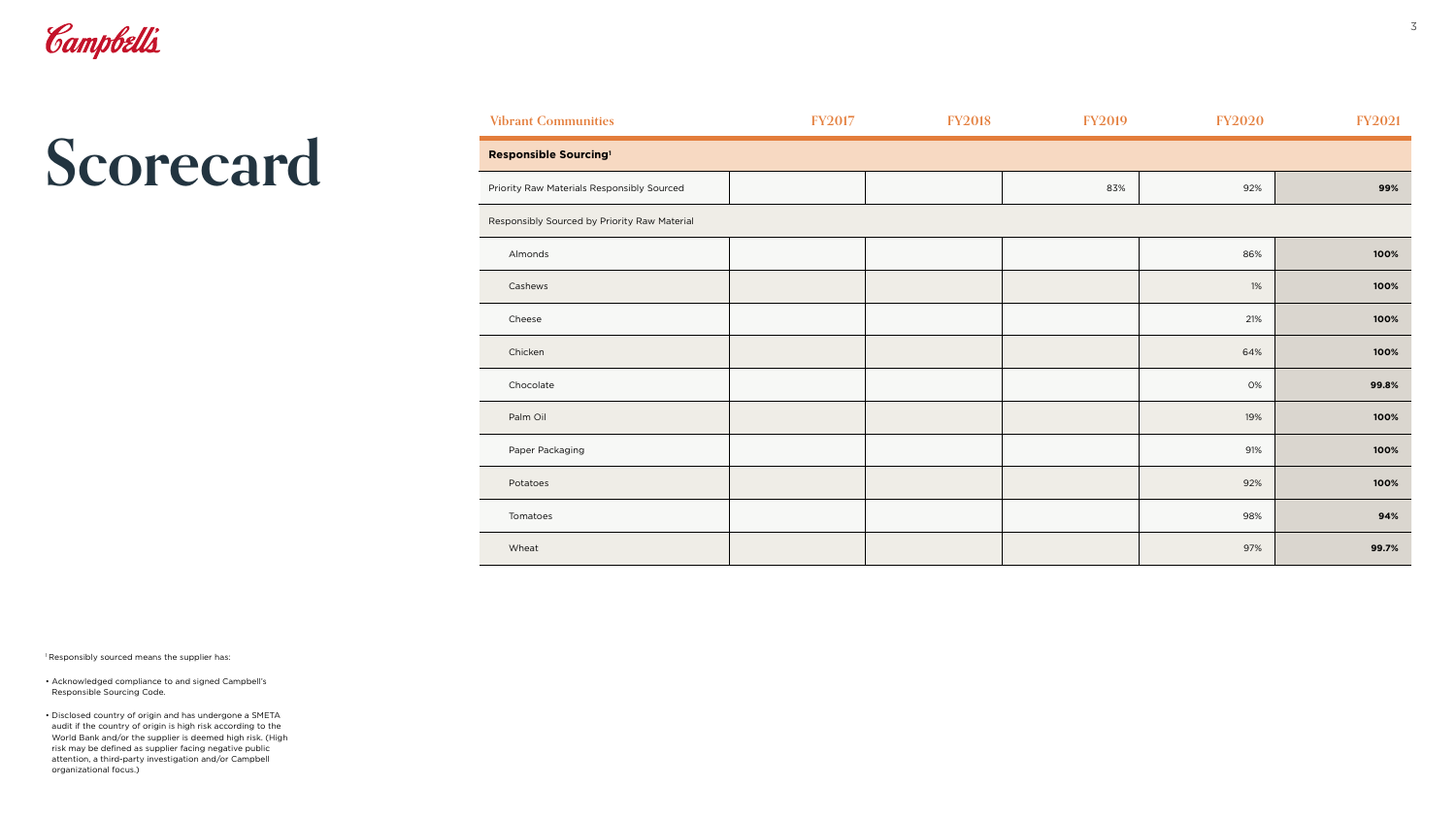| <b>Vibrant Communities</b>                               |  |
|----------------------------------------------------------|--|
| <b>Responsible Sourcing</b>                              |  |
| Priority Raw Materials Traceable to Country<br>of Origin |  |
| Traceable to Country of Origin by Priority Raw Material  |  |
| Almonds                                                  |  |
| Cashews                                                  |  |
| Cheese                                                   |  |
| Chicken                                                  |  |
| Chocolate                                                |  |
| Palm Oil                                                 |  |
| Paper Packaging                                          |  |
| Potatoes                                                 |  |
| Tomatoes                                                 |  |
| Wheat                                                    |  |

| <b>Vibrant Communities</b>                               | <b>FY2017</b> | <b>FY2018</b> | <b>FY2019</b> | <b>FY2020</b> | <b>FY2021</b> |
|----------------------------------------------------------|---------------|---------------|---------------|---------------|---------------|
| <b>Responsible Sourcing</b>                              |               |               |               |               |               |
| Priority Raw Materials Traceable to Country<br>of Origin |               |               | 89%           | 93%           | 100%          |
| Traceable to Country of Origin by Priority Raw Material  |               |               |               |               |               |
| Almonds                                                  |               |               |               | 86%           | 100%          |
| Cashews                                                  |               |               |               | 98%           | 100%          |
| Cheese                                                   |               |               |               | 21%           | 100%          |
| Chicken                                                  |               |               |               | 72%           | 100%          |
| Chocolate                                                |               |               |               | 100%          | 100%          |
| Palm Oil                                                 |               |               |               | 99%           | 100%          |
| Paper Packaging                                          |               |               |               | 91%           | 100%          |
| Potatoes                                                 |               |               |               | 92%           | 100%          |
| Tomatoes                                                 |               |               |               | 98%           | 100%          |
| Wheat                                                    |               |               |               | 97%           | 100%          |

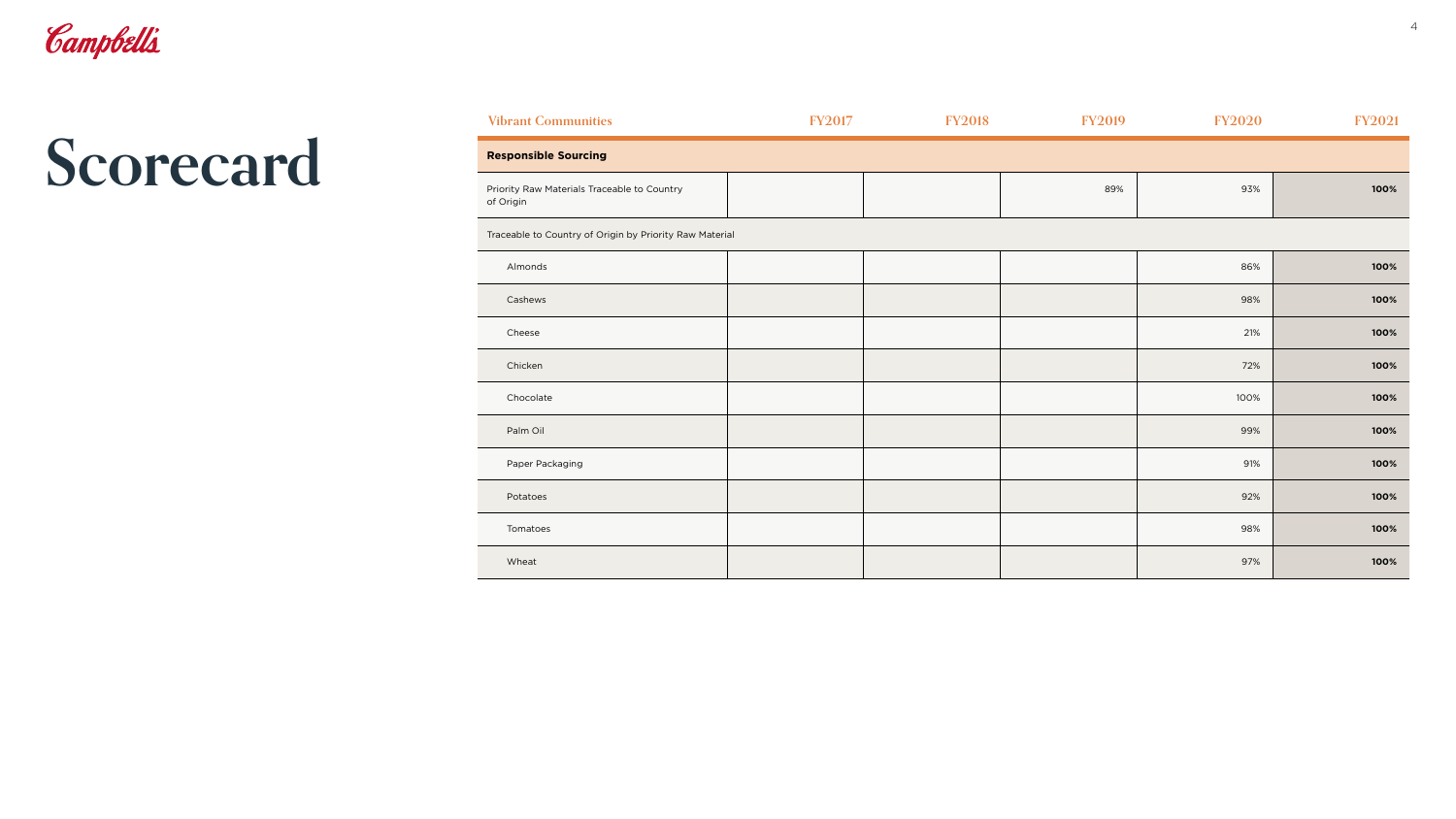| <b>Occupational Health and Safety</b>                  |         |                |         |         |              |  |
|--------------------------------------------------------|---------|----------------|---------|---------|--------------|--|
| Total Reportable Incident Rate<br>(TRIR)/200,000 Hours | 1.37    | 1.67           | 1.43    | 1.21    | 1.11         |  |
| Lost Time Incident Rate<br>(LTIR)/200,000 Hours        | 0.2     | 0.39           | 0.27    | 0.24    | 0.17         |  |
| <b>Employee Fatalities</b>                             | $\circ$ |                | $\circ$ | $\circ$ | $\mathbf{1}$ |  |
| Environmental Notice of Violations (NOVs)              | 5       | $\overline{4}$ | 5       | $9\,$   | $\bf 6$      |  |
| Environmental Fines (USD)                              | \$7,100 | \$4,450        | \$2,600 | \$0     | \$1,600      |  |
| <b>Workplace Diversity and Benefits</b>                |         |                |         |         |              |  |
| Women in Global Workforce (%)                          | 43%     | 42%            | 42%     | 41%     | 40%          |  |
| Women in Management (%)                                | 43%     | 43%            | 41%     | 42%     | 41%          |  |
| Women on the Board of Directors (%)                    | 33%     | 33%            | 33%     | 33%     | 31%          |  |
| Tuition Assistance Paid (USD in millions)              | \$0.80  | \$0.89         | \$0.96  | \$0.35  | \$0.90       |  |

| <b>Thriving People</b>                                  | <b>FY2017</b>              | <b>FY2018</b>  | <b>FY2019</b>                     | <b>FY2020</b> | <b>FY2021</b>               |
|---------------------------------------------------------|----------------------------|----------------|-----------------------------------|---------------|-----------------------------|
| <b>Occupational Health and Safety</b>                   |                            |                |                                   |               |                             |
| Total Reportable Incident Rate<br>(TRIR)/200,000 Hours  | 1.37                       | 1.67           | 1.43                              | 1.21          | 1.11                        |
| Lost Time Incident Rate<br>(LTIR)/200,000 Hours         | 0.2                        | 0.39           | 0.27                              | 0.24          | 0.17                        |
| <b>Employee Fatalities</b>                              | $\circ$                    |                | $\circ$                           | $\mathsf O$   | $\mathbf{1}$                |
| Environmental Notice of Violations (NOVs)               | 5                          | $\overline{a}$ | 5                                 | 9             | 6                           |
| Environmental Fines (USD)                               | \$7,100                    | \$4,450        | \$2,600                           | \$0           | \$1,600                     |
| <b>Workplace Diversity and Benefits</b>                 |                            |                |                                   |               |                             |
| Women in Global Workforce (%)                           | 43%                        | 42%            | 42%                               | 41%           | 40%                         |
| Women in Management (%)                                 | 43%                        | 43%            | 41%                               | 42%           | 41%                         |
| Women on the Board of Directors (%)                     | 33%                        | 33%            | 33%                               | 33%           | 31%                         |
| $T_{\text{tr}}$ itian Assistance Deid (UCD in milliona) | $\uparrow$ $\land$ $\land$ | 0.00           | $\uparrow \wedge \uparrow \wedge$ | $A \cap Z$    | $\bullet \land \land \land$ |



| <b>Thriving People</b> |  |
|------------------------|--|
|                        |  |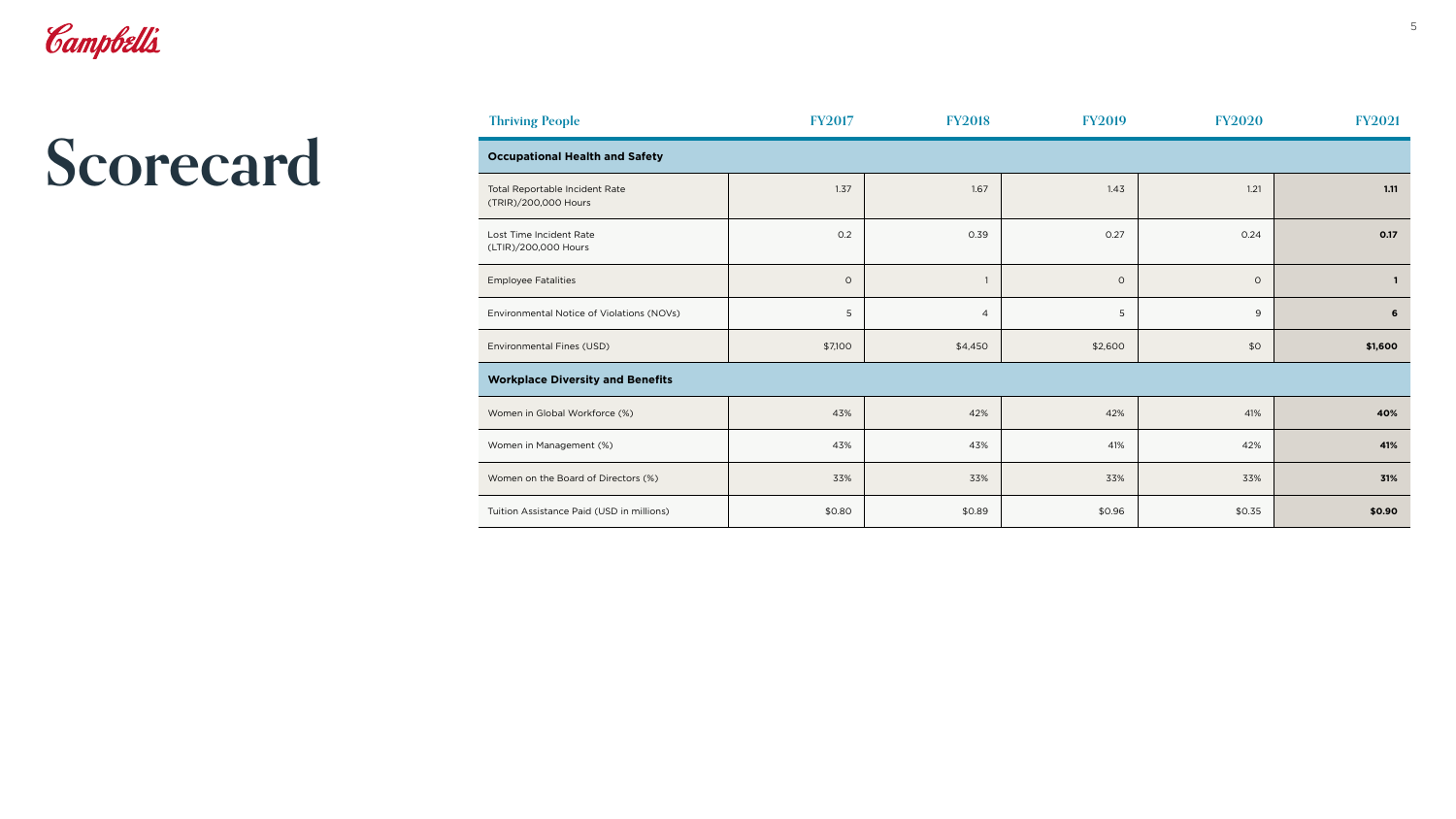## **Energy Use**

| Location-based GHG Emissions<br>(metric tons $CO2e$ )                                       |  |
|---------------------------------------------------------------------------------------------|--|
| Market-based GHG Emissions (metric tons CO <sub>2</sub> e)                                  |  |
| Location-based GHG Intensity<br>(metric tons CO <sub>2</sub> e/metric ton of food produced) |  |
| Market-based GHG Intensity<br>(metric tons CO <sub>2</sub> e/metric ton of food produced)   |  |

## **Scope 1 (metric tons CO<sub>2</sub>e)**

| Location-based Direct (Scope 1) Emissions |  |
|-------------------------------------------|--|
| Scope 2 (metric tons CO <sub>2</sub> e)   |  |
|                                           |  |

| Location-based Indirect (Scope 2) Emissions |  |
|---------------------------------------------|--|
| Market-based Indirect (Scope 2) Emissions   |  |

| <b>Healthy Environment</b>                              | <b>FY2017</b> | <b>FY2018</b> | <b>FY2019</b> | <b>FY2020</b> | <b>FY2021</b> |
|---------------------------------------------------------|---------------|---------------|---------------|---------------|---------------|
| <b>Energy Use</b>                                       |               |               |               |               |               |
| Electricity Use (mmbtu)                                 | 1,994,463     | 1,942,019     | 1,929,600     | 2,046,158     | 2,193,267     |
| Fuel Use (mmbtu)                                        | 8,046,984     | 8,340,258     | 8,189,545     | 8,562,372     | 8,399,192     |
| Total Energy Use (mmbtu)                                | 10,041,447    | 10,282,277    | 10,119,145    | 10,608,530    | 10,592,459    |
| Energy Intensity<br>(mmbtu/metric ton of food produced) | 3.03          | 3.05          | 3.14          | 3.14          | 3.09          |
| Renewable Energy Generated (kWh) for the Grid           | 31,873,837    | 34,722,775    | 54,650,697    | 59,189,926    | 57,464,172    |
| Percent Renewable of Total Electricity Use              | 6%            | 6%            | 10%           | 10%           | 9%            |
| <b>Greenhouse Gas Emissions</b>                         |               |               |               |               |               |

| Electricity Use (mmbtu)                                 | 1, 9 |
|---------------------------------------------------------|------|
| Fuel Use (mmbtu)                                        | 8.C  |
| Total Energy Use (mmbtu)                                | 10,  |
| Energy Intensity<br>(mmbtu/metric ton of food produced) |      |
| Renewable Energy Generated (kWh) for the Grid           | 31,8 |
| Percent Renewable of Total Electricity Use              |      |
|                                                         |      |

## **Greenhouse Gas Emissions**

## **Total Emissions**

| Location-based GHG Emissions<br>(metric tons CO <sub>2</sub> e)                             | 687,420 | 693,876 | 649,134 | 721,389 | 687,523 |
|---------------------------------------------------------------------------------------------|---------|---------|---------|---------|---------|
| Market-based GHG Emissions (metric tons CO <sub>2</sub> e)                                  |         |         |         | 722,200 | 666,580 |
| Location-based GHG Intensity<br>(metric tons CO <sub>2</sub> e/metric ton of food produced) | 0.21    | 0.21    | 0.20    | 0.20    | 0.20    |
| Market-based GHG Intensity<br>(metric tons CO <sub>2</sub> e/metric ton of food produced)   |         |         |         |         | 0.19    |

| Location-based Direct (Scope 1) Emissions   | 427,564 | 443,186 | 434,869 | 469,912 | 465,257 |  |
|---------------------------------------------|---------|---------|---------|---------|---------|--|
| Scope 2 (metric tons CO <sub>2</sub> e)     |         |         |         |         |         |  |
| Location-based Indirect (Scope 2) Emissions | 259,856 | 250,690 | 214,265 | 251,477 | 222,266 |  |
| Market-based Indirect (Scope 2) Emissions   |         |         |         | 252,288 | 201,323 |  |



# **Scorecard**

## **Healthy Environment FY**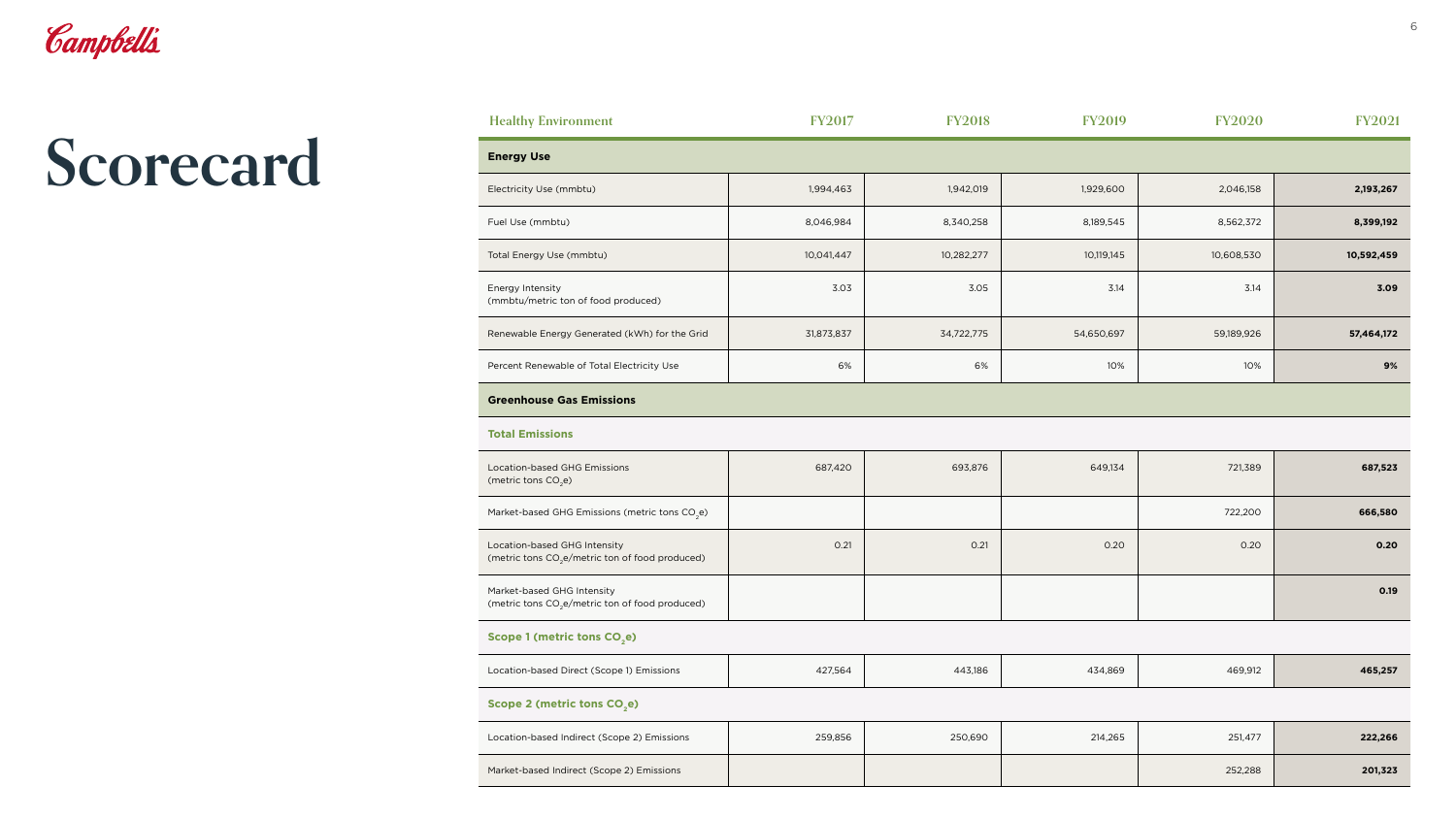| tal Indirect (Scope 3) Emissions                                         |  |
|--------------------------------------------------------------------------|--|
| Scope 3: Category 1<br><b>Purchased Goods and Services</b>               |  |
| Scope 3: Category 2<br><b>Capital Goods</b>                              |  |
| Scope 3: Category 3<br><b>Fuel- and Energy-related Activities</b>        |  |
| Scope 3: Category 4<br><b>Upstream Transportation and Distribution</b>   |  |
| Scope 3: Category 5<br><b>Waste Generated in Operations</b>              |  |
| Scope 3: Category 6<br><b>Business Travel</b>                            |  |
| Scope 3: Category 7<br><b>Employee Commuting</b>                         |  |
| Scope 3: Category 8<br><b>Upstream Leased Assets</b>                     |  |
| Scope 3: Category 9<br><b>Downstream Transportation and Distribution</b> |  |
| Scope 3: Category 10<br><b>Processing of Sold Products</b>               |  |
| Scope 3: Category 11<br><b>Use of Sold Products</b>                      |  |
| Scope 3: Category 12<br><b>End-of-Life Treatment of Sold Products</b>    |  |
| Scope 3: Category 13<br><b>Downstream Leased Assets</b>                  |  |
| Scope 3: Category 14<br><b>Franchises</b>                                |  |
| Scope 3: Category 15<br><b>Investments</b>                               |  |

| <b>Healthy Environment</b>                                               | <b>FY2017</b> | <b>FY2018</b> | <b>FY2019</b> | <b>FY2020</b>                   | <b>FY2021</b>                   |
|--------------------------------------------------------------------------|---------------|---------------|---------------|---------------------------------|---------------------------------|
| Scope 3 (metric tons CO <sub>2</sub> e)                                  |               |               |               |                                 |                                 |
| Total Indirect (Scope 3) Emissions                                       |               |               |               | 6,253,514 <sup>2</sup>          | 6,255,790                       |
| Scope 3: Category 1<br><b>Purchased Goods and Services</b>               |               |               |               | 4,222,849 <sup>2</sup>          | 4,195,581                       |
| Scope 3: Category 2<br><b>Capital Goods</b>                              |               |               |               | 69,605                          | 70,424                          |
| Scope 3: Category 3<br><b>Fuel- and Energy-related Activities</b>        |               |               |               | 102,522                         | 114,625                         |
| Scope 3: Category 4<br><b>Upstream Transportation and Distribution</b>   |               |               |               | 995,780                         | 940,600                         |
| Scope 3: Category 5<br><b>Waste Generated in Operations</b>              |               |               |               | 144,253                         | 145,808                         |
| Scope 3: Category 6<br><b>Business Travel</b>                            |               |               |               | 5,986                           | 1,133                           |
| Scope 3: Category 7<br><b>Employee Commuting</b>                         |               |               |               | 23,395                          | 23,359                          |
| Scope 3: Category 8<br><b>Upstream Leased Assets</b>                     |               |               |               | Not relevant,<br>not calculated | Not relevant,<br>not calculated |
| Scope 3: Category 9<br><b>Downstream Transportation and Distribution</b> |               |               |               | 417,303                         | 490,021                         |
| Scope 3: Category 10<br><b>Processing of Sold Products</b>               |               |               |               | Not relevant,<br>not calculated | Not relevant,<br>not calculated |
| Scope 3: Category 11<br><b>Use of Sold Products</b>                      |               |               |               | Not relevant,<br>not calculated | Not relevant,<br>not calculated |
| Scope 3: Category 12<br><b>End-of-Life Treatment of Sold Products</b>    |               |               |               | 230,598                         | 233,585                         |
| Scope 3: Category 13<br><b>Downstream Leased Assets</b>                  |               |               |               | 41,222                          | 40,654                          |
| Scope 3: Category 14<br><b>Franchises</b>                                |               |               |               | Not Relevant,<br>Not Calculated | Not relevant,<br>not calculated |
| Scope 3: Category 15<br><b>Investments</b>                               |               |               |               | Not relevant,<br>not calculated | Not relevant,<br>not calculated |



## **Scope 3 (metric tons CO<sub>2</sub>e)**

2 In FY2021, Campbell restated FY2020 Purchased Goods and Services estimated emissions to incorporate more weight-based, rather than spend-based, estimates, thereby improving accuracy.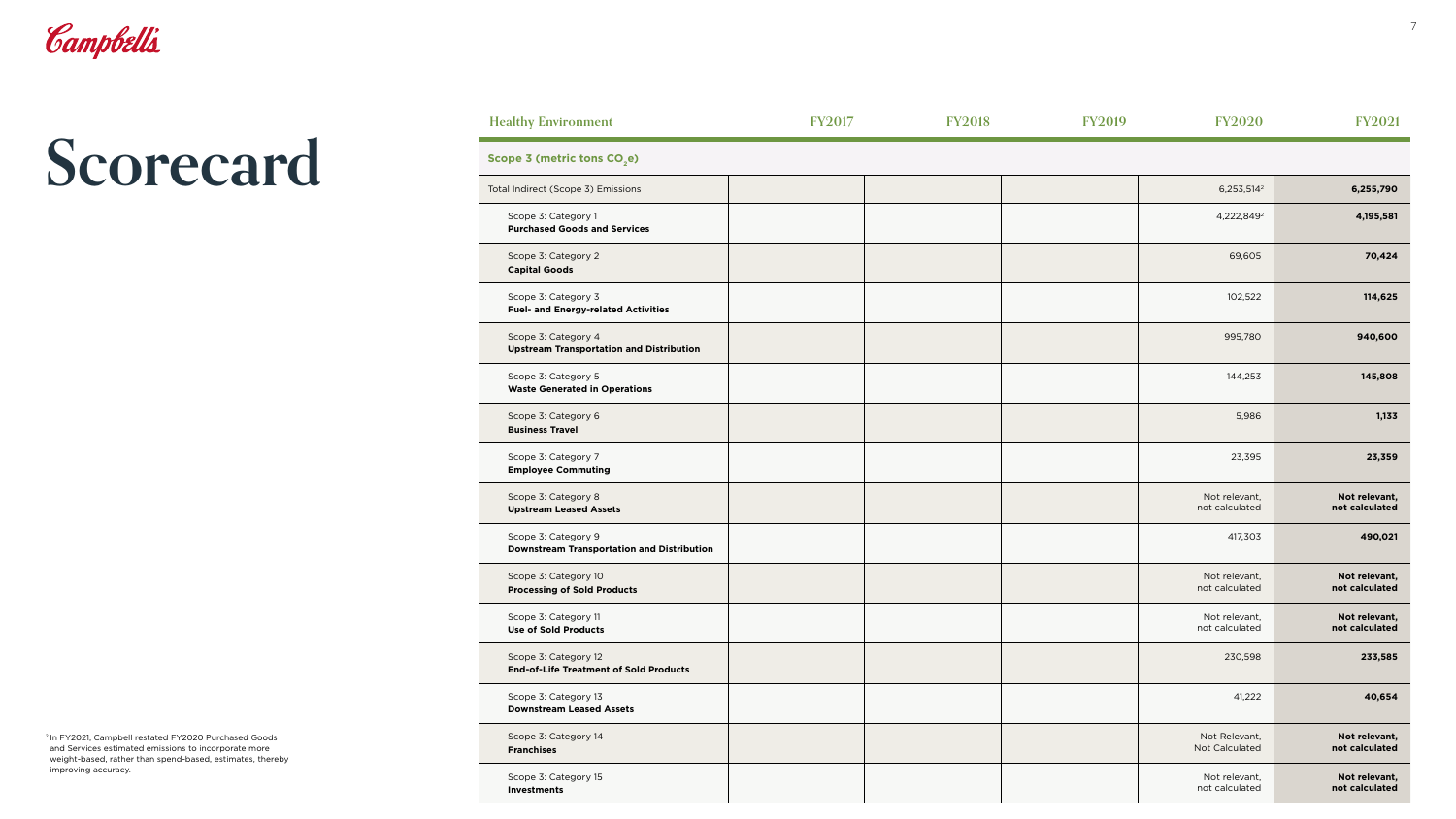## **Sustainable Agriculture**

| <b>Healthy Environment</b>                          | <b>FY2017</b> | <b>FY2018</b> | <b>FY2019</b> | <b>FY2020</b> | <b>FY2021</b> |
|-----------------------------------------------------|---------------|---------------|---------------|---------------|---------------|
| <b>Sustainable Agriculture</b>                      |               |               |               |               |               |
| % by Volume Engaged in Sustainable Ag Program       |               |               |               |               |               |
| Almonds                                             |               | N/A           | N/A           | 0%            | 3%            |
| Cashews                                             |               | N/A           | N/A           | 0%            | 1%            |
| Potatoes                                            |               | 0%            | 0%            | 0%            | 100%          |
| Tomatoes                                            |               | 87%           | 90%           | 83%           | 83%           |
| Wheat                                               |               | 3%            | 8%            | 19%           | 29%           |
| <b>Water Use</b>                                    |               |               |               |               |               |
| Total Water Withdrawn (m3)                          | 22,800,911    | 21,835,395    | 20,772,388    | 21,248,755    | 21,477,982    |
| Total Water Discharged (m3)                         |               |               |               |               | 19,434,056    |
| Total Water Consumed (m3)                           |               |               |               |               | 2,043,926     |
| Water Intensity<br>(m3/metric ton of food produced) | 6.87          | 6.47          | 6.45          | 6.45          | 6.26          |

| Almonds                                             |    |
|-----------------------------------------------------|----|
| Cashews                                             |    |
| Potatoes                                            |    |
| Tomatoes                                            |    |
| Wheat                                               |    |
| <b>Water Use</b>                                    |    |
| Total Water Withdrawn (m3)                          | 22 |
| Total Water Discharged (m3)                         |    |
| Total Water Consumed (m3)                           |    |
| Water Intensity<br>(m3/metric ton of food produced) |    |



# **Scorecard**

## **FIEALTY ENVIRONMENT ENGINEERING**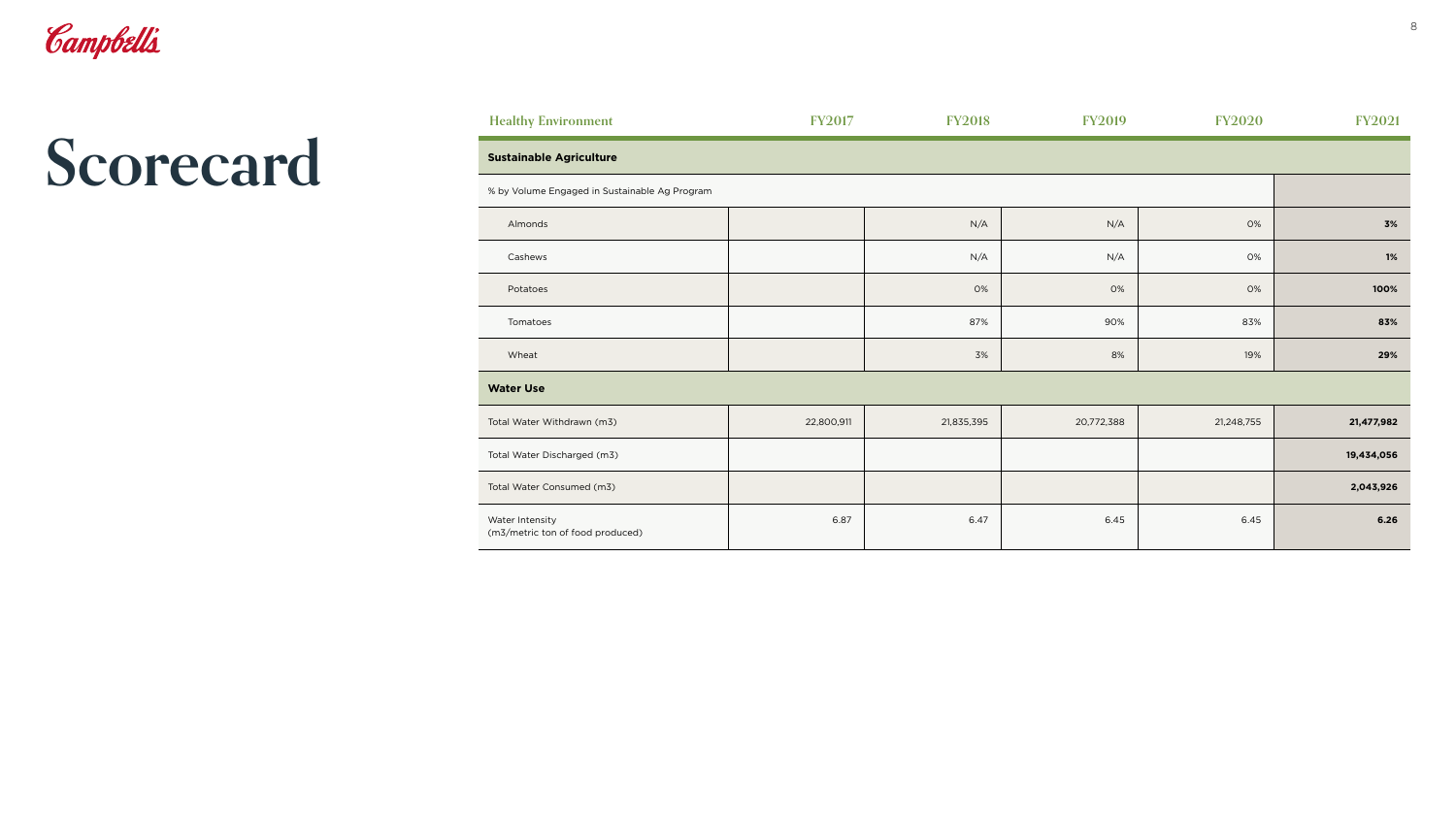| <b>Waste Generation</b>                                                                         |  |
|-------------------------------------------------------------------------------------------------|--|
| Total Waste Generated (metric tons)                                                             |  |
| Waste to Landfill (metric tons)                                                                 |  |
| Waste to Incineration/Controlled Combustion<br>(metric tons)                                    |  |
| Waste Recycled (metric tons)                                                                    |  |
| Food Waste Diverted to Other Destinations<br>(metric tons)                                      |  |
| Total Waste Diverted from Landfill (metric tons)                                                |  |
| Landfill Diversion Rate (%)                                                                     |  |
| <b>Total Waste Intensity</b><br>(metric tons of waste generated/metric ton<br>of food produced) |  |
| Hazardous Waste Generated (metric tons)                                                         |  |
| Food Waste Generated (metric tons) <sup>4</sup>                                                 |  |
| Total Food Waste (metric tons)                                                                  |  |
| Food Waste to Animal Feed                                                                       |  |
| Food Waste to Aerobic Digestion                                                                 |  |
| <b>Food Waste to Biomaterial Processing</b>                                                     |  |
| Food Waste to Landfill                                                                          |  |
| Food Waste to Land Application                                                                  |  |
| Food Waste to Anaerobic Digestion                                                               |  |
| Food Waste to Controlled Combustion                                                             |  |

| <b>Healthy Environment</b>                                                                      | <b>FY2017</b> | <b>FY2018</b> | <b>FY2019</b> | <b>FY2020</b> | <b>FY2021</b> |
|-------------------------------------------------------------------------------------------------|---------------|---------------|---------------|---------------|---------------|
| <b>Waste Generation</b>                                                                         |               |               |               |               |               |
| Total Waste Generated (metric tons)                                                             | 183,436       | 174,824       | 173,340       | 178,333       | 171,636       |
| Waste to Landfill (metric tons)                                                                 | 33,184        | 30,573        | 32,584        | 39,386        | 55,033        |
| Waste to Incineration/Controlled Combustion<br>(metric tons)                                    | 1,500         | 1,457         | 1,849         | 2,924         | 2,588         |
| Waste Recycled (metric tons)                                                                    | 37,974        | 39,686        | 30,530        | 42,674        | 28,473        |
| Food Waste Diverted to Other Destinations<br>(metric tons)                                      | 110,778       | 103,108       | 108,377       | 93,349        | 85,542        |
| Total Waste Diverted from Landfill (metric tons)                                                | 150,252       | 144,251       | 140,756       | 138,947       | 116,603       |
| Landfill Diversion Rate (%)                                                                     | 82%           | 83%           | 81%           | 78%           | 68%           |
| <b>Total Waste Intensity</b><br>(metric tons of waste generated/metric ton<br>of food produced) | 0.06          | 0.05          | 0.05          | 0.05          | 0.05          |
| Hazardous Waste Generated (metric tons)                                                         | 15            | 34            | 41            | 13            | $1^3$         |
| Food Waste Generated (metric tons) <sup>4</sup>                                                 | 33,958        | 23,622        | 21,852        | 29,120        | 27,466        |
| Total Food Waste (metric tons)                                                                  | 111,450       | 105,069       | 94,978        | 101,099       | 95,634        |
| Food Waste to Animal Feed                                                                       | 70,481        | 74,175        | 66,665        | 65,659        | 67,359        |
| Food Waste to Aerobic Digestion                                                                 | 10,399        | 11,600        | 12,394        | 11,741        | 13,673        |
| Food Waste to Biomaterial Processing                                                            | 7,308         | 7,246         | 3,999         | 7,716         | 809           |
| Food Waste to Landfill                                                                          | 3,250         | 2,872         | 2,857         | 5,081         | 9,719         |
| Food Waste to Land Application                                                                  | 7,011         | 7,273         | 6,461         | 6,320         | 2,327         |
| Food Waste to Anaerobic Digestion                                                               | 12,842        | 1,765         | 2,427         | 4,548         | 1,375         |
| Food Waste to Controlled Combustion                                                             | 160           | 139           | 175           | 34            | 372           |

<sup>3</sup> In FY2021, some items previously classified as hazardous were determined to be non-hazardous and recategorized appropriately, resulting in a significantly lower tonnage for hazardous waste.



# **Scorecard**

4 Campbell defines its food waste commitment in accordance with SDG 12.3. As such, we exclude animal feed and biomaterial processing from the scope of our goal. This metric specifically measures the food waste categories included in our goal.

|  | <b>Healthy Environment</b> |  |
|--|----------------------------|--|
|--|----------------------------|--|